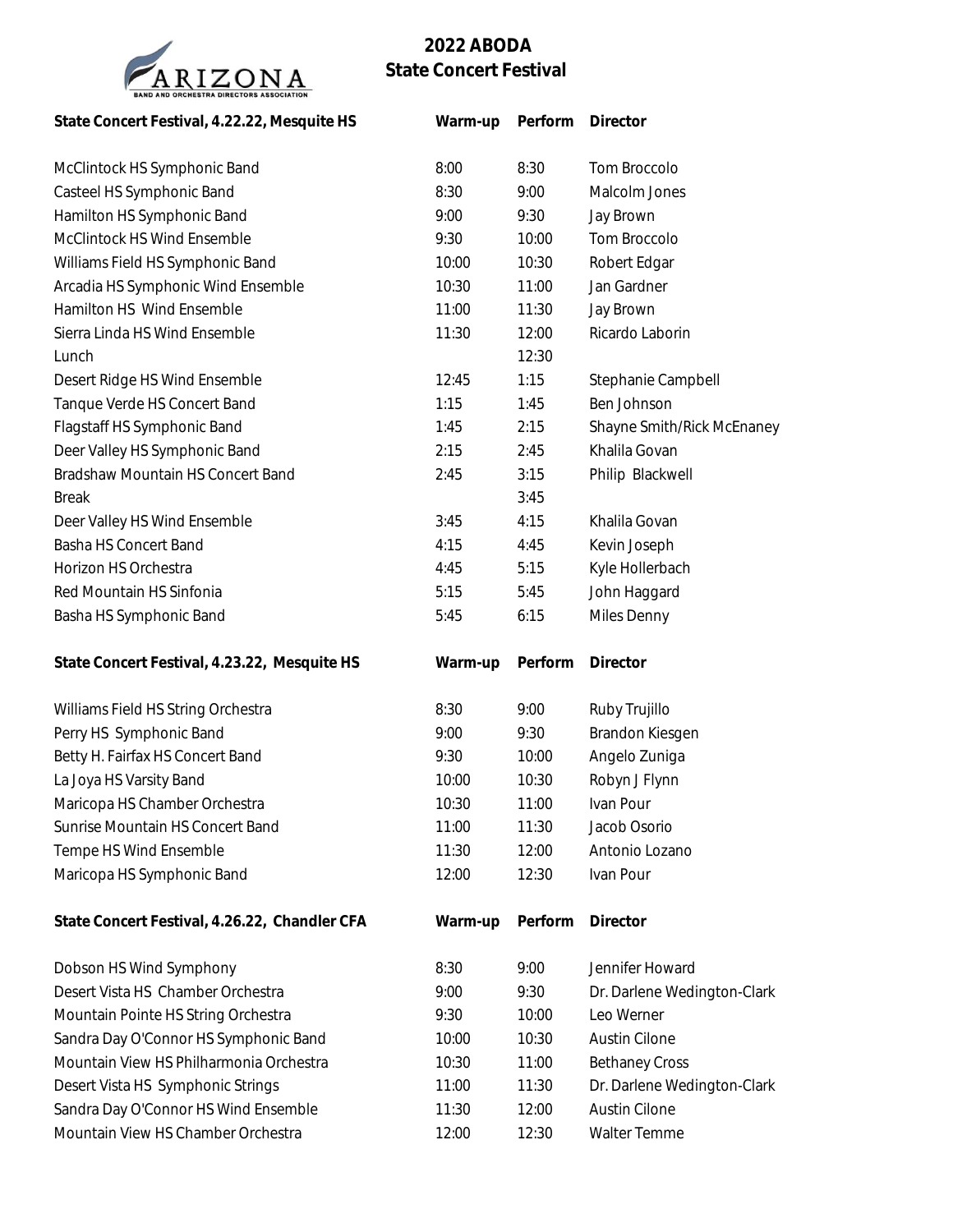

## **2022 ABODA State Concert Festival**

| BAND AND ORCHESTRA DIRECTORS ASSOCIATION<br>Lunch |         | 1:15    |                     |
|---------------------------------------------------|---------|---------|---------------------|
| Eastmark HS Symphonic Band                        | 1:15    | 1:45    | Jacob Campos        |
| Mountain View HS Sinfonia Orchestra               | 1:45    | 2:15    | Walter Temme        |
| Saguaro HS Wind Ensemble                          | 2:15    | 2:45    | Mandi Broderick     |
| Liberty HS Concert Band                           | 2:45    | 3:15    | Rich Ebersole       |
| Dobson HS Chamber Orchestra                       | 3:15    | 3:45    | Rob Lubbers         |
| <b>Break</b>                                      |         | 4:15    |                     |
| Queen Creek HS Chamber Orchestra                  | 4:15    | 4:45    | James Hutchins      |
| Verrado HS Symphonic Winds                        | 4:45    | 5:15    | Tracy Meldrum       |
| Corona del Sol HS Chamber Orchestra               | 5:15    | 5:45    | Alexandra Holste    |
| Queen Creek HS Sinfonietta                        | 5:45    | 6:15    | James Hutchins      |
| Corona del Sol HS Wind Ensemble                   | 6:15    | 6:45    | David DuPlessis     |
| State Concert Festival, 4.27.22, Chandler CFA     | Warm-up | Perform | Director            |
| Casteel HS Concert Orchestra                      | 8:00    | 8:30    | Victoria Choin      |
| Combs HS Symphonic Band                           | 8:30    | 9:00    | Matthew Berry       |
| Combs HS Chamber Orchestra                        | 9:00    | 9:30    | Keith Pennington    |
| Casteel HS Chamber Orchestra                      | 9:30    | 10:00   | Victoria Choin      |
| Barry Goldwater HS Concert Band                   | 10:00   | 10:30   | Renee Young-Esparza |
| Combs HS Wind Ensemble                            | 10:30   | 11:00   | Matthew Berry       |
| Mountain Pointe HS Wind Ensemble                  | 11:00   | 11:30   | Leo Werner          |
| Barry Goldwater HS Wind Ensemble                  | 11:30   | 12:00   | Renee Young-Esparza |
| Lunch                                             |         | 12:30   |                     |
| Catalina Foothills HS Symphonic Winds             | 12:45   | 1:15    | Renee Shane Boyd    |
| Maryvale HS Panther Orchestra                     | 1:15    | 1:45    | Mike Dominguez      |
| Ironwood Ridge HS String Orchestra                | 1:45    | 2:15    | Damon Knepper       |
| Catalina Foothills HS Wind Ensemble               | 2:15    | 2:45    | Renee Shane Boyd    |
| Maryvale HS Symphonic Band                        | 2:45    | 3:15    | Mike Dominguez      |
| Ironwood Ridge HS Wind Ensemble                   | 3:15    | 3:45    | Damon Knepper       |
| Queen Creek HS Symphonic Band                     | 3:45    | 4:15    | John Davenport      |
| Empire HS Orchestra                               | 4:15    | 4:45    | Janei Evans         |
| Ironwood HS Symphonic Band                        | 4:45    | 5:15    | Ryan Salcido        |
| Queen Creek HS Wind Ensemble                      | 5:15    | 5:45    | John Davenport      |
| State Concert Festival, 4.28.22, Chandler CFA     | Warm-up | Perform | Director            |
| Gilbert HS Concert Orchestra                      | 8:00    | 8:30    | Nathan Benitez      |
| Mountain View HS Wind Ensemble                    | 8:30    | 9:00    | Adam Risch          |
| Campo Verde HS Symphonic Strings                  | 9:00    | 9:30    | Crystal Payne       |
| Gilbert HS Chamber Orchestra                      | 9:30    | 10:00   | Nathan Benitez      |
| Peoria HS Wind Ensemble                           | 10:00   | 10:30   | Jeffrey Malone      |
| Walden Grove HS Wind Ensemble                     | 10:30   | 11:00   | Ryan Carle-Ogren    |
| Mountain View HS Symphony Orchestra               | 11:00   | 11:30   | Walter Temme        |
| Gilbert HS Symphony Orchestra                     | 11:30   | 12:00   | Nathan Benitez      |